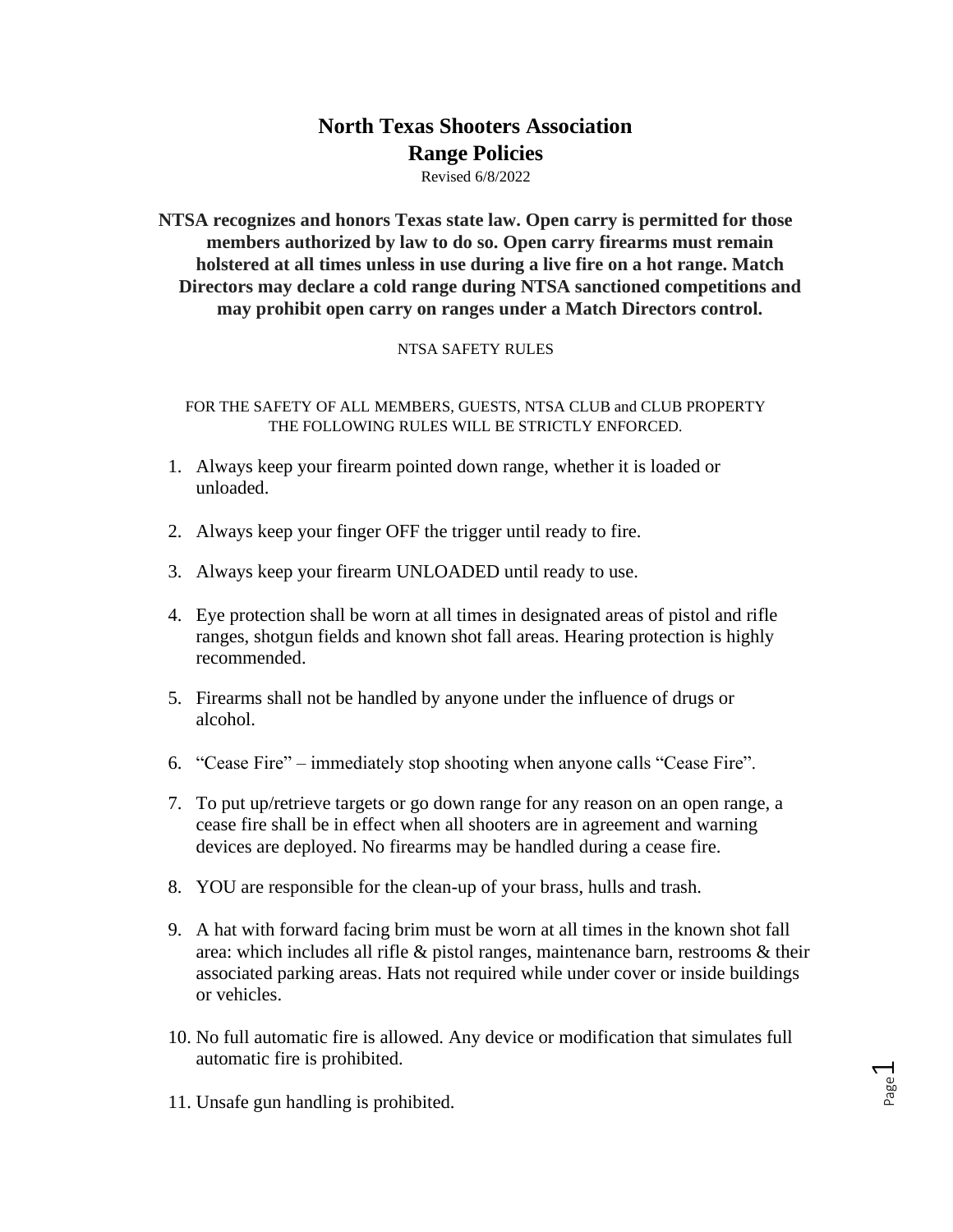**Enforcement and Reporting –** The Board of Directors, the Range Manager, and the Range Officers are responsible for ensuring members and other persons comply with the Rules and act in a safe, responsible, and courteous manner. However, all club members who observe a safety rule violation should immediately alert the person(s) to stop the unsafe activity. The unsafe activity should be discussed with the person(s) involved. If the situation cannot be resolved satisfactorily, the member should call a Range Manager or Range Officer to resolve the issue. As the Board's representative, the Range Manager's or Range Officer's orders shall be followed in resolving the safety violation, but also must comply with these Safety Rules. Any questions about the rules should be directed to the Board of Directors or the Safety Committee.

Club members are required to report the following incidents to a Range Manager, Range Officer, and/or member of the Board of Directors as soon as possible, but no later than 12 hours after the incident:

- Any incident involving a discharge of a firearm where there is a physical injury or the potential for physical injury, or
- Any incident involving a discharge of a firearm where there is property damage or the potential for property damage.
- Failure to comply with these reporting requirements shall subject the offender to suspension or expulsion from the club.

In the incidents listed above, the Board shall require all members involved to attend a Board meeting to provide statements and answer questions regarding the incident.

Examples - An example of an incident that shall be reported is a discharge of a firearm with a person down range. Another incident that shall be reported is intentionally shooting club property such as the barrels or barricades. An example of an incident that need not be reported is a person who jerks the trigger while firing at a properly placed target and the bullet impacts into the ground and/or berm, and there is no injury or property damage.

**General NTSA Policies –** In addition to the NTSA SAFETY RULES listed above, the following policies apply to all NTSA ranges and shotgun fields.

- Firearms safety is the responsibility of each member.
- Members are responsible for their own conduct, their children's conduct, and the conduct of their family and guests while on NTSA Ranges.
- Members must provide direct supervision for children and guests and must remain on the same rifle range, pistol bay, or shotgun field with their children and/or guests at all times. Members and their guests do not have exclusive use of a rifle range, pistol bay or shotgun field. NTSA members take precedence over guests in case of a conflict involving available shooting positions.
- Members and guests must register on the sign-in sheet in the clubhouse upon arrival and before shooting.
- Eye and ear protection shall be worn in accordance with NTSA Safety Rules on NTSA pistol and rifle ranges, known shot fall areas and shotgun fields.
- A hat with a brim facing forward is required in accordance with NTSA Safety Rules
- All shooting must be from established and designated benches, firing lines, or shooting stations, unless specially allowed on specific range(s) during a Board-approved training or practice session, or sanctioned event.
- No loaded firearm may be left unattended or otherwise not in immediate control of the shooter. A firearm in a locked vehicle is considered under control.
- All firearms must be unloaded with actions open or chamber flag in place when handled or transported on club property, except for persons with lawful authorization to carry a handgun.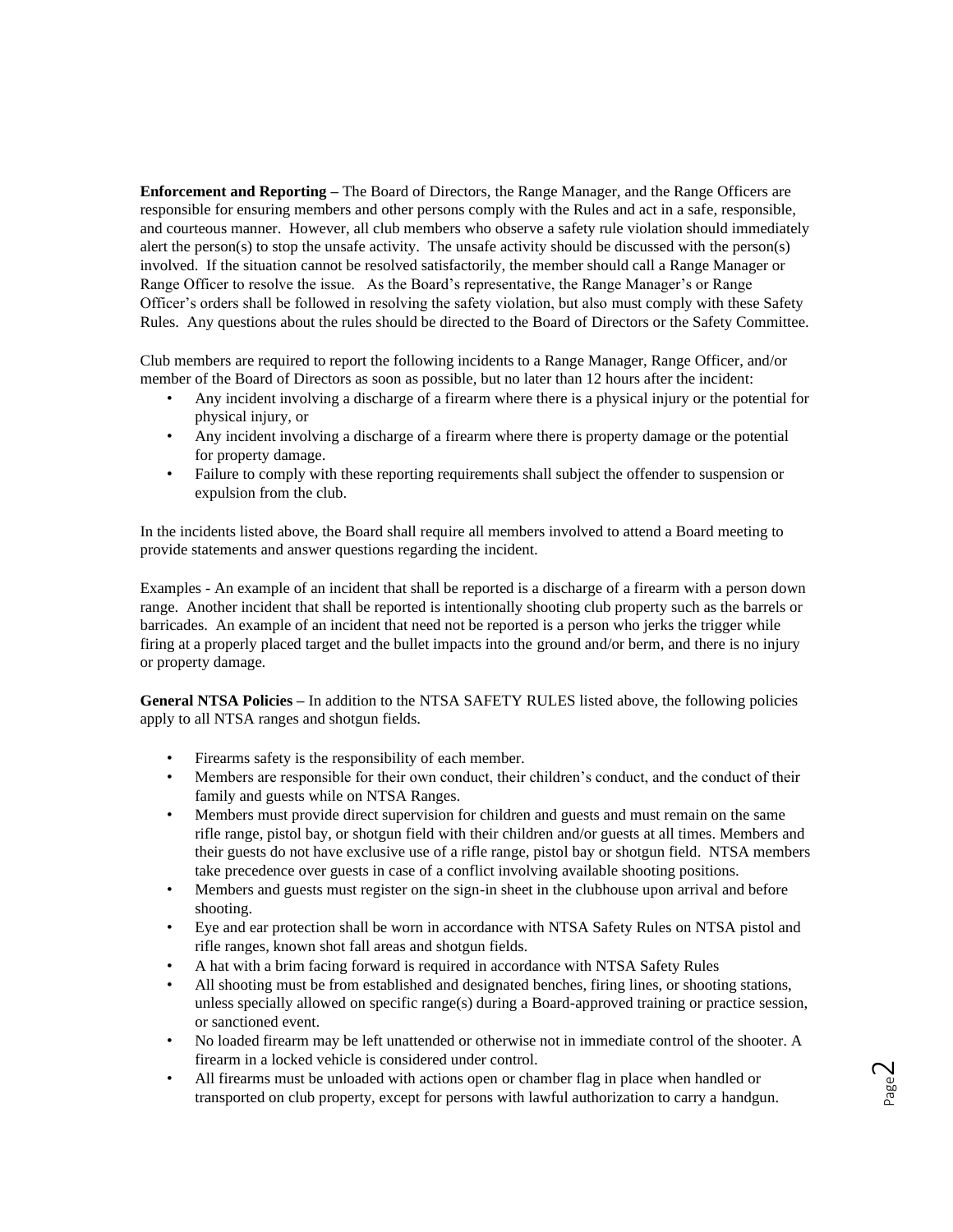Actions of uncased firearms on club property shall be open or have a chamber flag in place unless the person is immediately preparing to shoot a target from a bench or firing line.

- Those persons lawfully carrying a handgun shall not remove the firearm from its holster or other carrying device until positioned at a bench or firing line and while facing down range. If the person is not immediately preparing to shoot from a bench or firing line, the handgun must remain holstered or be unloaded, with the action open, and placed on the bench with the muzzle pointed down range. Upon completion of shooting, the handgun may be loaded and holstered, or placed in a case, while the shooter is on the firing line facing downrange.
- Do not place any targets directly on the ground on the rifle or pistol range. Personally-owned targets must be elevated a minimum of 24 inches off of the ground and be placed within five yards of the base of the berm so that rounds impact into the berm and do not skip off of the ground.
- Each person is required to clean up their firing point, including spent shot shell hulls, cartridge casings, spent primers, cleaning material, trash, etc. and restore equipment to proper storage locations.
- National Firearms Act (NFA)/Title II firearms including short barreled rifles (SBR's) and suppressed firearms are allowed at the NTSA pistol and rifle ranges, but shall not be fired in full automatic mode. They shall only be fired in semi-automatic mode. NFA firearms must comply with all applicable laws regarding legality, registration, etc. Any device or crank capable of causing full automatic-like fire is prohibited.
- Closed ranges will be appropriately marked and/or chained or roped off and must not be used unless specifically authorized by the Board of Directors.
- Pets must be under control at all times and fecal matter must be removed promptly. Members are encouraged to leave aggressive pets at home*.*
- An "open range" is any range or field open for general use by members and their guests. A "closed range" is any range or field that has been reserved for a specific event or designated not in use by the Board of Directors.

#### **General Pistol and Rifle Safety Policies -**

- Before shooting, look downrange and ensure that the pistol or rifle range is clear of other shooters and it is safe to fire. In some cases, it may be necessary to walk down the firing line and look to be sure that a range is clear and it is safe to fire. Return the orange flag back into its holder and/or turn off warning lights before firing.
- Be aware of the possibility that shooters may be down range and not standing upright. They may be placing or removing targets, picking up brass, or other equipment. Be especially cautious on the 200-yard rifle range and Pistol Bay 1.
- Do not shoot unless you are on a firing line facing down range and aimed at the berm. The firing line is defined as the place on the pistol or rifle ranges where firearms can be safely discharged, such as behind the concrete or wooden benches, and on the prone shooting platforms. However, the firing line can be forward of the benches under certain circumstances such as Boardsanctioned matches or when a shooter has permission to shoot in front of the benches on Pistol Bay 1 or the 50-yard intermediate range in accordance with the "Downrange Policies" below.
- Except for lawfully authorized and holstered handguns, no firearm may be loaded until the shooter is on a firing line and ready to shoot on an active or "hot" range. A firearm is considered loaded if any part of a shell, cartridge, or charge is within any part of the firearm. Detached magazines and clips may be pre-loaded, but not inserted into the magazine well.
- Only one firearm at a time may be loaded and immediately available to shoot. Other firearms may be on the bench or firing line, but they must be unloaded with the actions open, safeties engaged, magazines removed, and chamber flags inserted. The only exceptions are a Board-sanctioned multi-gun match or a lawfully authorized and holstered handgun.
- All shooters on the rifle and pistol ranges must keep their muzzles parallel to the ground and pointed down range towards the berms. Loaded firearms shall not be pointed above the berms or down towards the ground.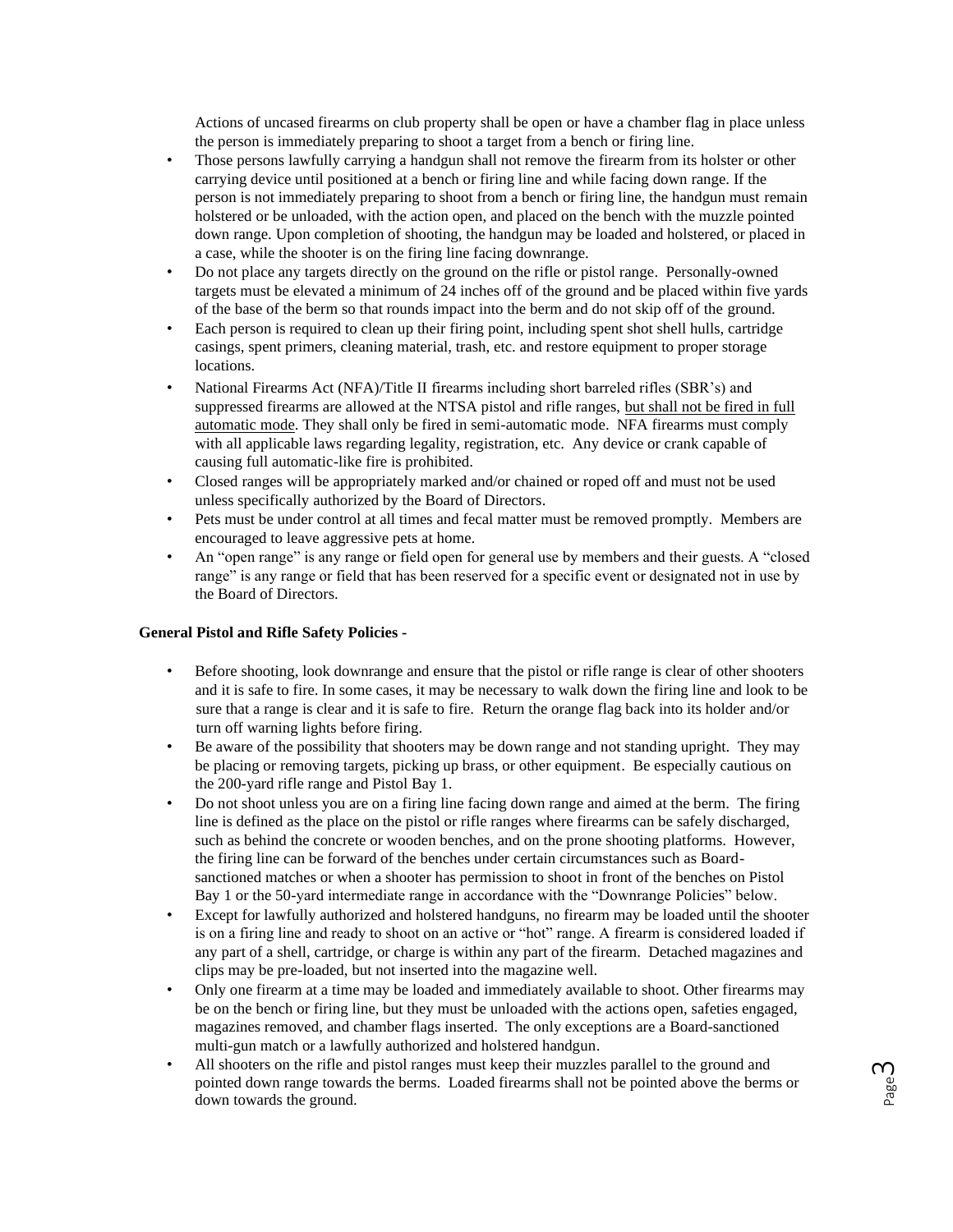- Aim every shot and ensure that each shot fired impacts into the berm. Do not allow rounds to be skipped off of the ground or shoot at targets on the ground. Cease shooting and determine the cause if a round fired does not hit the impact berm.
- Shoot only at the target directly in front of the shooter. Do not cross fire on targets on the pistol or rifle ranges.
- Shoot the designated target from the designated position only. For example, shoot a 100-yard target from the 100 yard designated bench position.
- On Pistol Bay 1, use only the 25 and 50 yard frames provided to place paper or cardboard targets. Do not shoot the 25 or 50 yard frames from the middle bench because the round may strike the walls. The middle bench is reserved for personally-owned targets placed directly in front of the shooter and the within five yards of the berm. If not shooting from the middle bench, seek permission from the range manager as stated below in the Downrange Policies to shoot forward of the benches and place personally- owned portable targets within 5 yards of the berm. Likewise, on Pistol Bay 2 and 3, shoot the 7, 10, or 15 yard target frames from the designated 7, 10, or 15 yard benches, respectively.
- On the 50-yard intermediate range, use the target frames provided at 50 yards and do not place any targets closer than 50 yards. If a shooter wants to shoot closer distances, and the range is unoccupied, first get permission from the Range Manager or Range Officer, then display the orange flag and pivot the target frames out of the way and set up personally-owned targets within 5 yards of the berm.
- On the 100 and 200 yard range, use the target frames provided at 100 and 200 yards. Any personally-owned portable target shall be placed within 5 yards of a berm.
- Prone Shooting Platform The NTSA has a permanent concrete shooting platform on the rifle range and a portable wooden platform on the 50-yard Intermediate Range. Prone rifle shooting on the 100 or 200 yard ranges shall only be done from these platforms at targets directly in front of the platform. Do not crossfire on other target frames such as the 50-yard target frame on the rifle range*.* No prone shooting is allowed on Pistol Bays 1, 2 and 3. When shooting prone from either platform, ensure that the rounds fired impact into the berm.
- Downrange Shooting Policies Downrange shooting is only allowed on Pistol Bay No. 1 and the 50yard intermediate range using the following procedures. Anyone intending to shoot downrange on

Pistol Bay No. 1 or the 50-yard Intermediate Range must inform the Range Manager or Range Officer before shooting. The range or bay must be unoccupied by other shooters. All four hanging safety signs in Pistol Bay No. 1 must be placed in the down position and secured with the chains provided. On Pistol Bay 1 or the 50-yard intermediate range, the orange safety flag(s) must be displayed. Shooters must supply their personally-owned portable target stands, sticks, targets, etc., and they must be placed within five yards of the berm. Do not uncase, handle, or load a firearm at the benches on Pistol Bay 1 when the signs are lowered and shooters are downrange. Do not move the target frames closer to the benches than the 50-yard position. Be aware that there are now three sections to Pistol Bay 1 and be especially cautious of shooters that may be on the west or middle bays. When using the middle or west bays, display an orange flag in the bracket provided at the entrance to the middle or west bays, and return it to its holder when finished. On the 50-yard intermediate range, shooters must pivot the two metal target frames out of the way against the concrete walls, and set their personally-owned targets within five yards of the berm. Return the target frames at the 50-yard position when finished.

- Carrying and drawing from a holster is allowed under the "Down Range Rules" listed above when shooting downrange on personally-owned targets. This activity is limited to Pistol Bay 1 and the 50-yard intermediate range. It is also limited to direct draw holsters. Cross draw and shoulder holsters are not permitted.
- No quick or fast draw, hammer "fanning", or hip firing is permitted. However, "shooting from retention" during a sanctioned club pistol match is permitted.
- During sanctioned pistol matches, all handguns shall be unloaded in holsters (with the magazine removed, if so equipped) while not on the firing line.

Page 4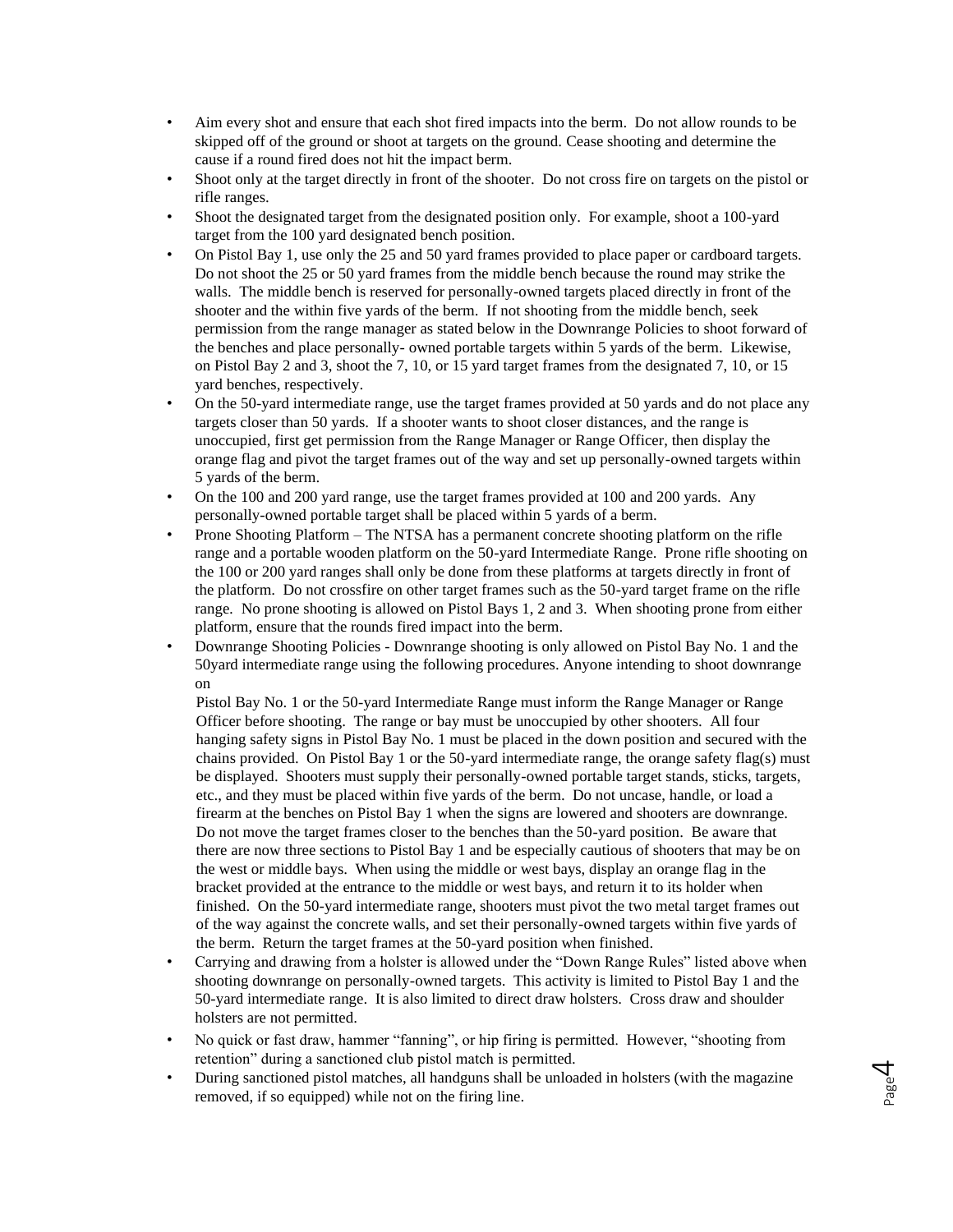- Do not shoot at club structures including, but not limited to, cameras, clay target houses, fences, posts, barrels, barricades, target frames and supports, Porta-Potties, target sheds, Conex boxes, scoring sheds, metal covers, etc.
- To minimize the chance of bullets striking the target frames, all targets must fit entirely within the area of the backer board and must not overlap the target frame.
- Ensure that rounds fired do not strike the walls or steel supports.
- Unless shooting from a rest or other stable position, targets must be centered on and within the backer to avoid frame or post damage.
- On the rifle and pistol ranges, remove your targets from the backers and place used targets in the barrels provided. Targets left on the backers eventually fall off and blow into the neighbor's property or litter the club property.
- Rifles that need to be checked for point of aim versus point of impact (sighted-in) shall be shot at closer distances such as 15 or 25 yards before shooting at longer ranges such as 50 or 100 yards. Likewise, a rifle must be sighted-in for 100 before moving to the 200 yard frames. In all cases, the rifle must be able to hit near the center of the target before progressing to the next distance. Bore sighting a rifle is encouraged, if possible, when shooting a rifle with new or altered sights, but may not be sufficient to ensure hitting the center of the target. The use of a secure rest is encouraged.
- Pistols that need to be checked for point of aim versus point of impact (sighted-in) shall be shot at closer distances such as 7 or 10 yards before shooting 15, 25, or 50 yards. In all cases, the pistol must be able to hit near the center of the target before progressing to the next distance. The use of a rest is encouraged when sighting-in.
- General Cease Fire When more than one person is using a particular range and another person needs to go down range to place or retrieve a target, the person needing to go downrange shall be responsible for calling a cease fire and safely clearing the range. That person shall:
	- o Notify all shooters present and receive an oral acknowledge from each person of the cease fire, and deploy the down range warning devices, safety lights and/or orange flags before anyone advances forward of the benches or firing line and goes down range;
	- o All shooters must ensure, by visibly checking, that all firearms are unloaded with actions opened or the bolt removed or a chamber flag installed. If a firearm is so equipped, magazine shall be removed and safety must be engaged;
	- o All shooters must allow the removal of firearms or other equipment from the bench or firing line prior to allowing anyone to advance downrange and/or forward of the benches;
	- o All shooters must step away from the bench or firing line, and remain away, while anyone is down range;
	- o All shooters must visibly check that all persons downrange have returned behind the firing line before turning off the flashing lights, returning the orange safety flags, and giving the command to "commence fire" or "range hot";
	- o During the cease fire and only on the rifle range, a firearm may be handled away from the bench and behind the firing line when the bolt has been removed and the chamber flag is inserted. Firearms may NOT be brought to or removed from the bench or firing line during cease fire periods when shooters are downrange;
- Setup or Prep Period When more than one person is using a range and another person needs to go down range to set up or remove equipment such as wind flags, chronographs, rests, etc., the person needing to go downrange shall be responsible for a set up or prep period and safely clearing the range in accordance with the rules listed above under General Cease Fire. In addition, that person shall:
	- o Allow shooters to advance forward of the firing line to set up wind flags, chronographs, etc. and work with unloaded firearms with the bolts removed on the bench or firing line;
	- o Ensure that all other shooters who are not setting up or picking up equipment step away from the firing line;
	- $\circ$  Station himself, or a designated person, to be in a position to watch the entire firing line and ensure compliance with the safety rules.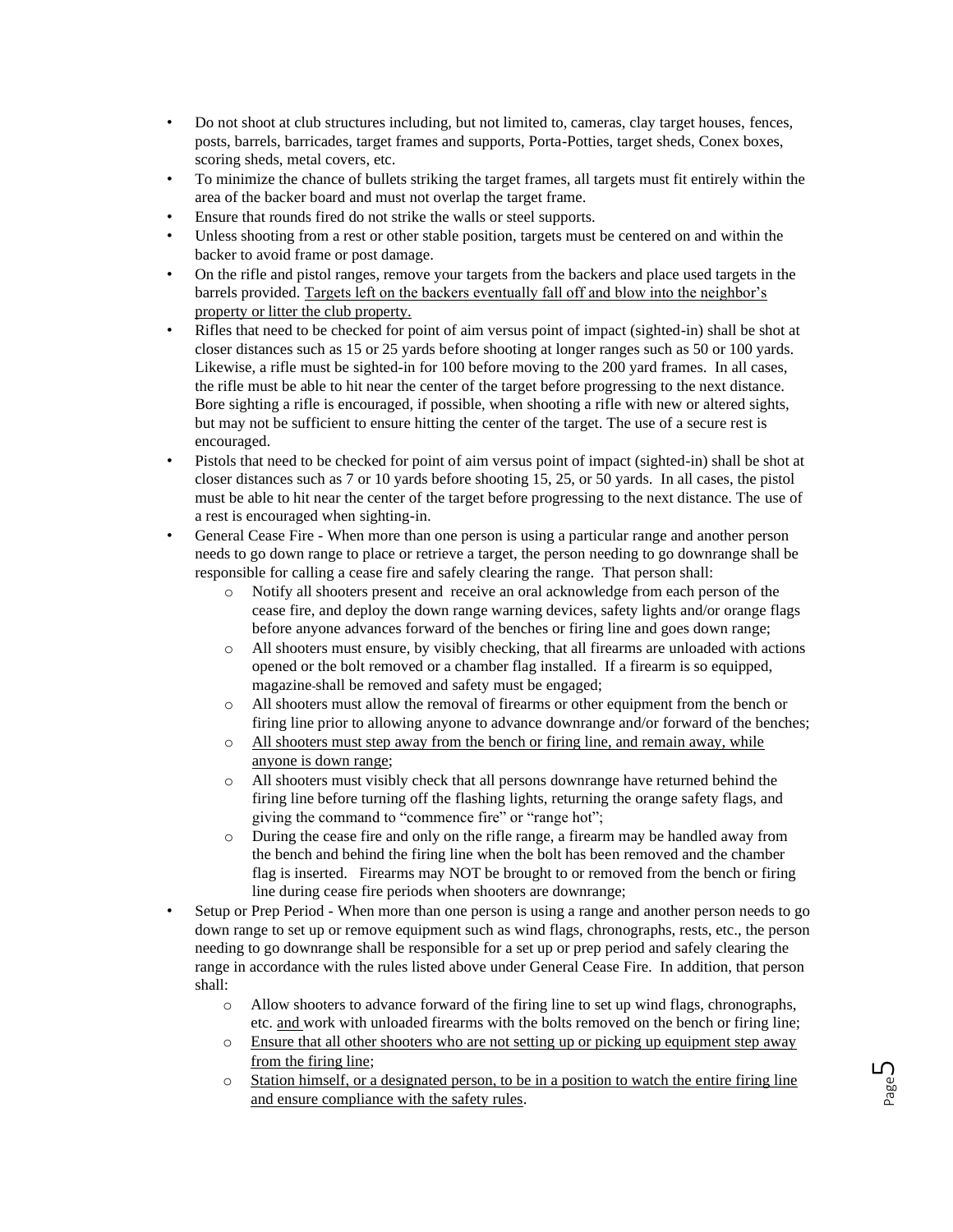- Firearms chambered for the .50 BMG cartridge are limited to test firing only or sighting-in only on the rifle range (with no more than 10 rounds total fired per day regardless of the number of shooters), limited to week days only, and shall be fired from a bench that is located no less than five firing positions away from other shooters. Shooters should be aware of the range and power of the .50 BMG round and ensure the rounds fired impact into the berm. Shooters must notify the range officer when shooting a firearm chambered for .50 BMG.
- Anyone intending to shoot a rifle, carbine, or shotgun on one of the pistol or rifle ranges, shall not remove the loaded firearm from their vehicle unless it is cased. The firearm must be taken to a safe area to unload, or to the firing line to uncase and shoot. Action matches are conducted under a "cold" range.

## **Muzzleloading Firearms**

- No smoking or other lighted materials may be on the firing line or within 15 feet of loading benches.
- No source of ignition should be present during loading.
- No open powder containers may be on a range except to load powder measures behind the firing line.
- Flasks, horns or other small containers are allowed on the firing line. A small container may be used to prime flintlock firearms.
- Firearms must be firmly supported in an upright position during loading with the muzzle not pointing at the loader's body or in an unsafe direction.
- Firearms may be loaded, except priming or capping, at the loading benches to the rear of the firing line. Firearms using prepared cartridges may be loaded at the firing line.
- No capping or priming until on the firing line and ready to fire.
- Firearms must be unloaded; including unprimed/uncapped, and made safe prior to being placed on a bench. Uncased firearms should be carried muzzle up when transporting to and from the firing line.
- After announcement of cease fire periods, shooters shall be given the opportunity to complete loading and discharge their firearms.

## **Authorized Targets on the Rifle and Pistol Ranges**

- Targets set directly on the ground are prohibited.
- All shooters on the rifle and pistol ranges shall ensure that the rounds fired pass through the black plastic backers and impact into the berms. Place paper or cardboard targets entirely within the area of the plastic backer and avoid shooting the wood frames or the metal posts. Do not place any targets on top of the wooden frames or metal posts.
- Paper or cardboard targets should be affixed to the black plastic backer in such a way that rounds fired do not impact into the wood supports or the metal uprights.
- Anyone shooting personally owned steel targets of any kind must have completed the NTSA's Steel Target Training Course. No personally owned steel targets are to be shot in Pistol Bays 2 or 3. Personally owned steel targets may be shot in Pistol Bay 1, the 50-yard intermediate rifle range, and the 100 and 200 yard rifle ranges. All targets must be placed at the base of the berm or not further than 5 feet from the berm. Shooting on the 50-yard range must be conducted from behind the benches or from the left side adjacent to the benches, unless permission was granted to move forward of the benches.
- Clay targets may be used on the rifle and pistol ranges if supported by a personally-owned cardboard backer or other approved target holder. It is permissible to place clay targets directly on the berms, but not on the ground in front of the berms.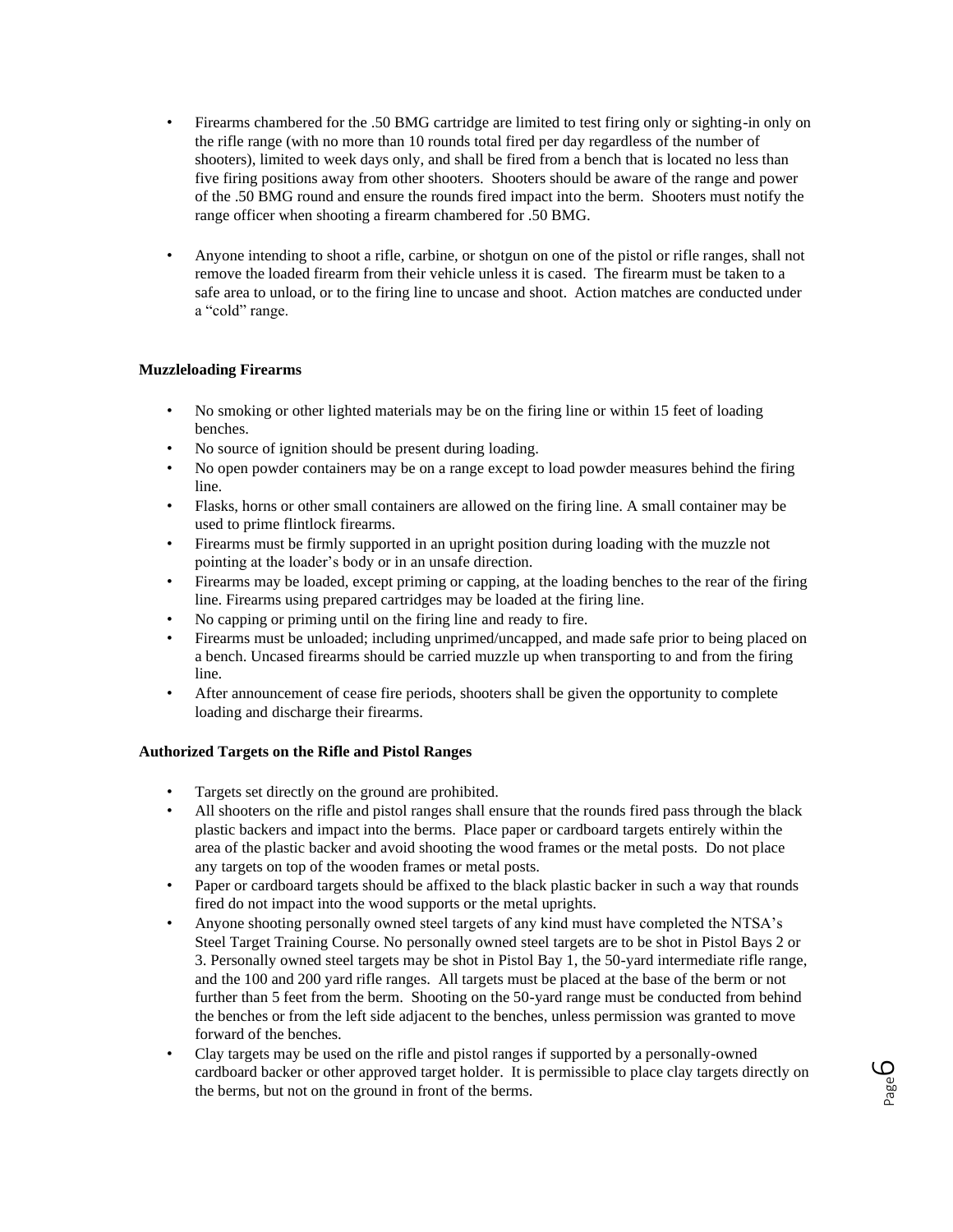- Bowling pins are prohibited on NTSA ranges.
- No cans or glass bottles shall be shot on NTSA ranges.
- Exploding and other reactive targets that leave glass, metal, or hazardous remains are prohibited.
- Tannerite targets are prohibited.
- No personally owned target shall create an unsafe condition. Personally owned targets must be removed at conclusion of each shooting session.

# **Authorized Ammunition on the Rifle and Pistol Ranges**

- Full metal jacketed centerfire rifle ammunition may be used on paper, cardboard, and clay targets but is prohibited on steel targets.
- Jacketed soft point, plastic ballistic tip or open tip match projectiles are required when shooting centerfire rifle cartridges on steel targets.
- Armor piecing ammunition is prohibited on NTSA ranges.
- Steel-tipped, steel-cored, or copper-washed steel bullets such as green-tipped ammunition are prohibited on steel targets.
- Full metal jacketed centerfire pistol ammunition is allowed on steel targets if the minimum velocity is 750 feet per second and less than 1500 feet per second.
- Frangible centerfire rifle and pistol ammunition is allowed on any target.
- Cast or swaged lead bullets are allowed in rimfire and centerfire rifle and pistol.

## **General Shotgun Policies**

- Members must pay for all rounds (25 targets) of skeet, trap, or five-stand shot and are responsible for ensuring that their guests pay the appropriate target and guest fees.
- All shotgun actions must be open and empty at all times, except when the shooter is on station and ready to call for target.
- Muzzles shall be pointed in a safe "downrange" direction at all times.
- Maintain physical control of the muzzle at all times. This can be done with break-open shotguns by draping the stock over the shoulder and grasping the barrel pointed down. Do not drape the barrel over the shoulder with the muzzle pointed behind. For shotguns that do not break-open, such as semi-automatics or pumps, place the shotgun over your forearm with the stock tucked under your arm pit and the muzzle pointed down at the ground.
- No slug gun, pistol or rifle is allowed on the shotgun ranges.
- Any shotgun that malfunctions must be unloaded on the shooting station and made safe. if it is not possible to unload the shotgun on the shooting station, the shotgun to must be cased before removal from the shooting station. Repairs to a loaded shotgun shall not be made on the shooting field, but may be done in a safe area such as one of the pistol ranges.
- Only authorized and trained personal are allowed to load or adjust any trap machines. If you don't KNOW that you are authorized, you're not!
- The practice of tracking targets with a shotgun when not on a shooting station is not permitted.
- Shooters are responsible for removing all of their spent hulls after a round is finished and all stations are clear of shooters.
- Spectators will remain at a safe distance behind the range when there is shooting in progress.

## **Skeet Range Policy**

- A round consists of 25 targets.
- Keep all loaded guns pointed in a safe direction (between the houses).
- Never load until you are on your position and ready to call for your target.
- Never load more than two (2) shells in your shotgun at any time except on Station 8, where only one round may be loaded.

Page  $\overline{\phantom{1}}$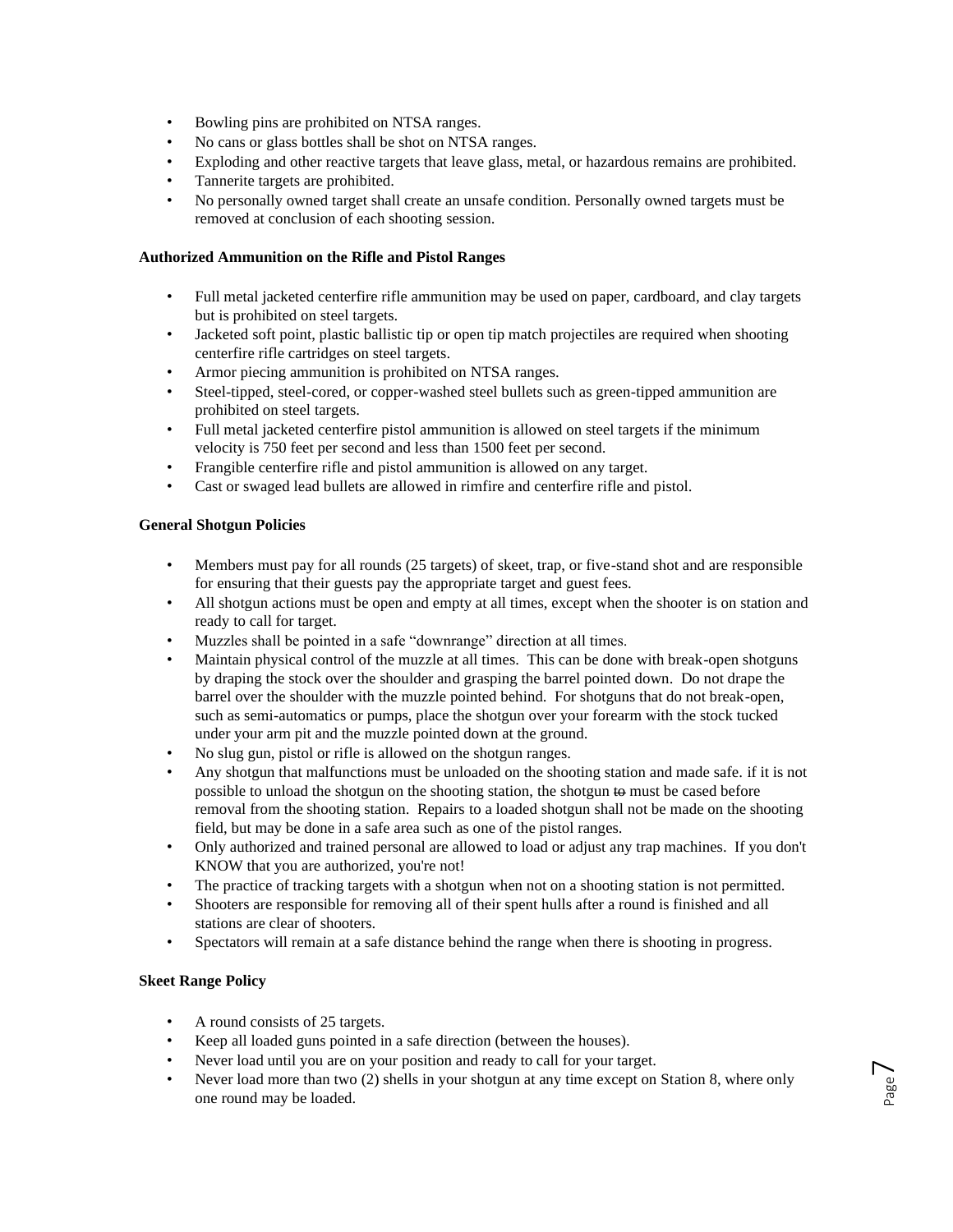- The maximum load allowed is three (3) dram equivalent.
- The largest shot size allowed on the skeet fields is #8. The preferred shot is #9. No steel shot is allowed.
- Unload your shotgun and open the action before leaving or moving between shooting stations.
- Unload and move back away from the station if a house must be entered

# **Trap Range Policy**

- A round consists of 25 targets.
- Always keep the action open and the muzzle pointed in a safe direction.
- Never load your shotgun until you are on your position and ready to call for your target.
- Load only one shell at a time when shooting singles, (two only if shooting doubles or wobble).
- Unload your gun and open the action when leaving or moving between stations, or when there is a disruption of the Squad such as a misfire, equipment failure, etc. *Note: It is especially important when moving from station 5 to station 1, that the action be open, the muzzle pointed down and kept parallel to the 16-yard line and not pointed in an unsafe manner.*
- Unload and leave action open if it becomes necessary for someone to enter a trap or skeet house.
- A bright orange signal device must be deployed prior to entering a Trap House.

# **5-Stand Policy**

- A round consists of 25 targets.
- No gun shall be loaded until shooter is in the shooting station.
- The muzzle shall remain in the cage window and pointed in a direction that will not endanger other field personal or spectators.
- Always keep the action open and the muzzle pointed in a safe direction when out of the cage.
- If shooter is on station with loaded gun and a delay occurs all guns must be unloaded.  $\boxminus$
- Never load more than two (2) shells in your shotgun at any time.
- Traps may be moved and/or adjusted only by persons with specific authorization from the Range Manager or Skeet/5 Stand Chair.

## **Authorized Ammunition on the Shotgun Fields**

- All ammunition being used on club property is to be made available for inspection upon the request of a range officer. The use of any ammunition not conforming to club rules or any deemed to present a safety hazard must be discontinued immediately.
- Only clay targets provided by the club are permitted for use in NTSA equipment. Paper and cardboard are allowed on the patterning board and for the purpose of patterning only.
- No live birds, animals, or other objects will be used as a target.
- Only un-plated lead bird shot, sizes  $7\frac{1}{2}$ , 8, 8  $\frac{1}{2}$  and 9 standard target loads may be fired at the pattern board. Copper or nickel plated shot and buck shot must be fired only at paper or cardboard targets. Never on the steel patterning board.
- Steel shot and other non-lead shot is prohibited.
- Number 7 <sup>1</sup>/<sub>2</sub> shot is the largest shot allowed in shot shells, and this is on the trap fields and the 5stand field. Number 8 shot is the largest allowed on the skeet fields.
- Shotgun slugs may be used at a reasonable distance on paper, cardboard and clay targets on the pistol and rifle ranges. The minimum distance for slugs on steel targets is 50 yards.  $\Box$  No slugs or single projectile ammunition shall be shot on the pattern board.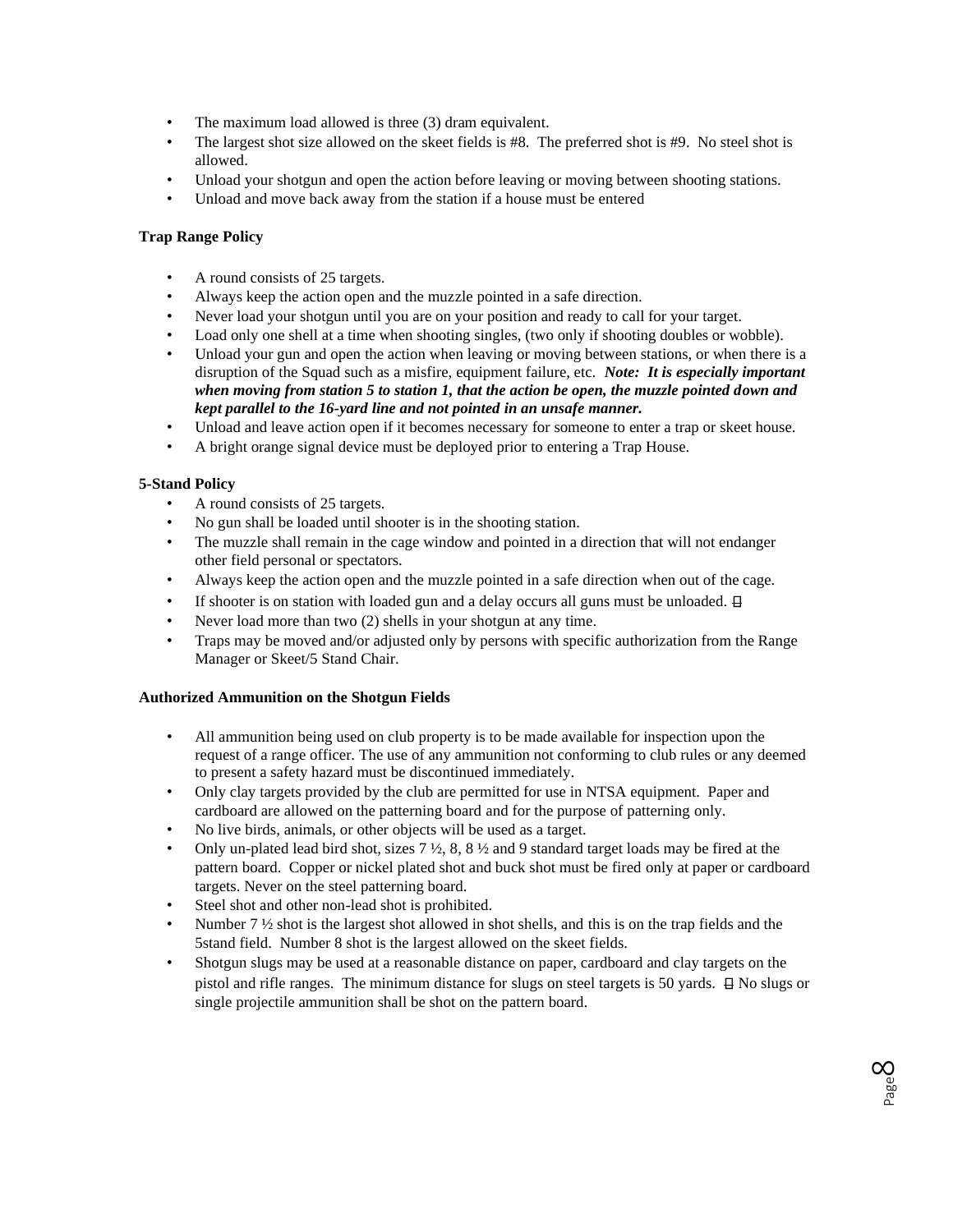## **Instruction and Training Activities**

Credentialed instructors who wish to conduct any training activities must:

- Apply in person to the Board of Directors, at a regularly scheduled meeting.
- Provide proof of insurance with NTSA listed as an additional insured and with coverage limits that meet or exceed those listed in the club's insurance policy.
- No club owned equipment may be used other than target boards and targets already in place for casual shooting.
- Approval for each specific use of any pistol bay for training must be granted by the Pistol Chair or the Range Manager and posted on the club's website in advance (if possible).

#### **Policies for individuals authorized by law to carry a handgun whether open or concealed**

- Individuals intending to target practice with their duty or carry handgun shall not draw the handgun unless on a bench or firing line and facing downrange.
- If the individual is competing in a sanctioned match, he or she shall move to a "safe area", remove the handgun from the holster and unload it before re-holstering, or secure the loaded handgun in their vehicle and use another handgun. Pistols in holsters must be unloaded and have the magazine well empty. A "safe area" is a designated area in another shooting bays where a firearm may be safely handled.

## **Sanctioned Matches**

- Sanctioned matches are those matches authorized by the Board of Directors to be held on a certain dates and times, and on certain ranges for the benefit of the members.
- The Board authorizes the Match Director to be in charge of the ranges and the match until it is completed.
- Sanctioned matches are listed on the official calendar on the NTSA website.
- All sanctioned matches involving action shooting with pistols, carbines, or shotguns are held on a "cold" range, which means that all firearms are unloaded until the shooter is called to the firing line by a Safety Officer. All firearms handling will be done on the firing line or in the designated safe area. A shooter may load rounds into loose magazines at any appropriate time but shall not load any ammunition into the firearm until the shooter is on the firing line and is instructed to uncase or unholster and load by the Safety Officer.
- During action shooting matches with pistols, carbines, or shotguns, unless the shooter is actually firing at target(s), the manual safety (if the firearm is so equipped) shall be engaged prior to loading the firearm. The shooter's finger must be outside the trigger guard and off of the trigger until the shooter is aimed-in at the target and ready to shoot. When a shooter is required to move from one firing point to another during a stage, before moving, the safety shall be engaged, the finger outside the trigger guard, and the muzzle pointed down range towards the targets and the berm.
	- $\circ$  During action shooting with pistols, carbines, or shotguns, the shooter must know where his or her muzzle is pointed at all times and not violate the 180 degree rule. For example, while facing the target(s), the shooter must not point the muzzle beyond 90 degrees either left or right side of the target(s).
- Match Directors may impose additional firearms safety rules as appropriate. Likewise, Match Directors can modify certain policies to accommodate operating procedures for their specific matches provided the modifications are safe and do not violate the established NTSA Safety Rules or NTSA Steel Reactive Target Policy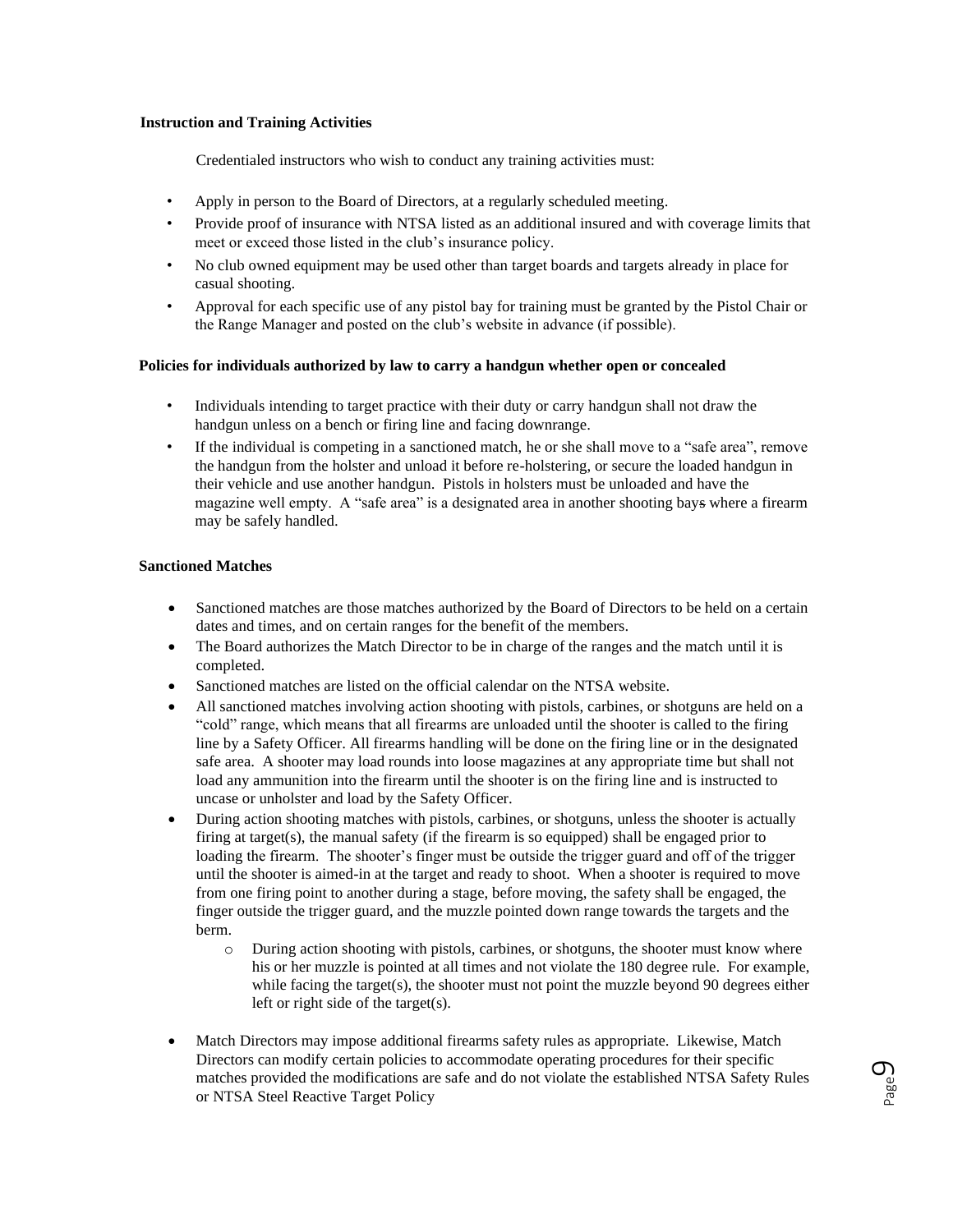- Shooters may use club owned steel reactive targets that have been placed on open ranges by NTSA staff for general use. Specific rules for the use of club owned steel targets, on open ranges, shall be listed on signs placed in proximity to the steel targets and shall be enforced.
- Prior to shooting, it is the user's responsibility to inspect all targets for damage and functionality. If the target faces are damaged, or the target does not operate as designed, do not shoot the target. Notify the Range Officer immediately.
- Club owned steel targets placed on a closed range may be used only under the direction of a board approved Match Director.
- Shooters may use personally owned steel targets when in compliance with this policy and after completing a NTSA training course, but are limited to .22 rim fire and number  $7\frac{1}{2}$  or smaller shotgun ammunition only on pistol ranges, and jacketed soft point, plastic ballistic tip or open tip match projectiles on rifle targets .

#### **1. Use of personally owned Steel Reactive Targets**

1.1 Steel reactive targets are limited to the 100 and 200 yard rifle ranges, the 50 yard intermediate range, and Pistol Bay 1.

1.2 Steel reactive targets must be placed at the base of the berm whenever possible and under no circumstances placed greater than five yards from the berm regardless of the minimum distances listed below.

1.3 The minimum shooting distance from the steel reactive target when using.22 rim fire is 15 yards.

1.4 The minimum shooting distance from the steel reactive target when using shot shell cartridges is 15 yards.

1.5 Targets faces shall not be placed directly on the ground.

1.6 Target faces that are cratered, pitted, pockmarked, or damaged shall not be used.

1.7 Targets should be placed with a 3 foot lateral and deep offset from the adjacent target.

1.8 If shooting multiple targets, the angle of engagement should not exceed 20 degrees.

1.9 Hearing protection and wrap-around shatter resistant eye protection are recommended.

1.10 Shooters and observers should wear long pants, long sleeve shirts, a cap or hat with a brim, and closed toe shoes when shooting steel.

#### **2. Target Specifications**

2.1 The minimum hardness for all target faces for use with center fire pistol or rifle is 500 Brinell AR steel

2.2 Targets for .22 rim fire may be commercially manufactured and sold specifically for use with .22 rim fire ammunition, or they may be made of any steel that is a minimum of  $\frac{1}{4}$  inch thick.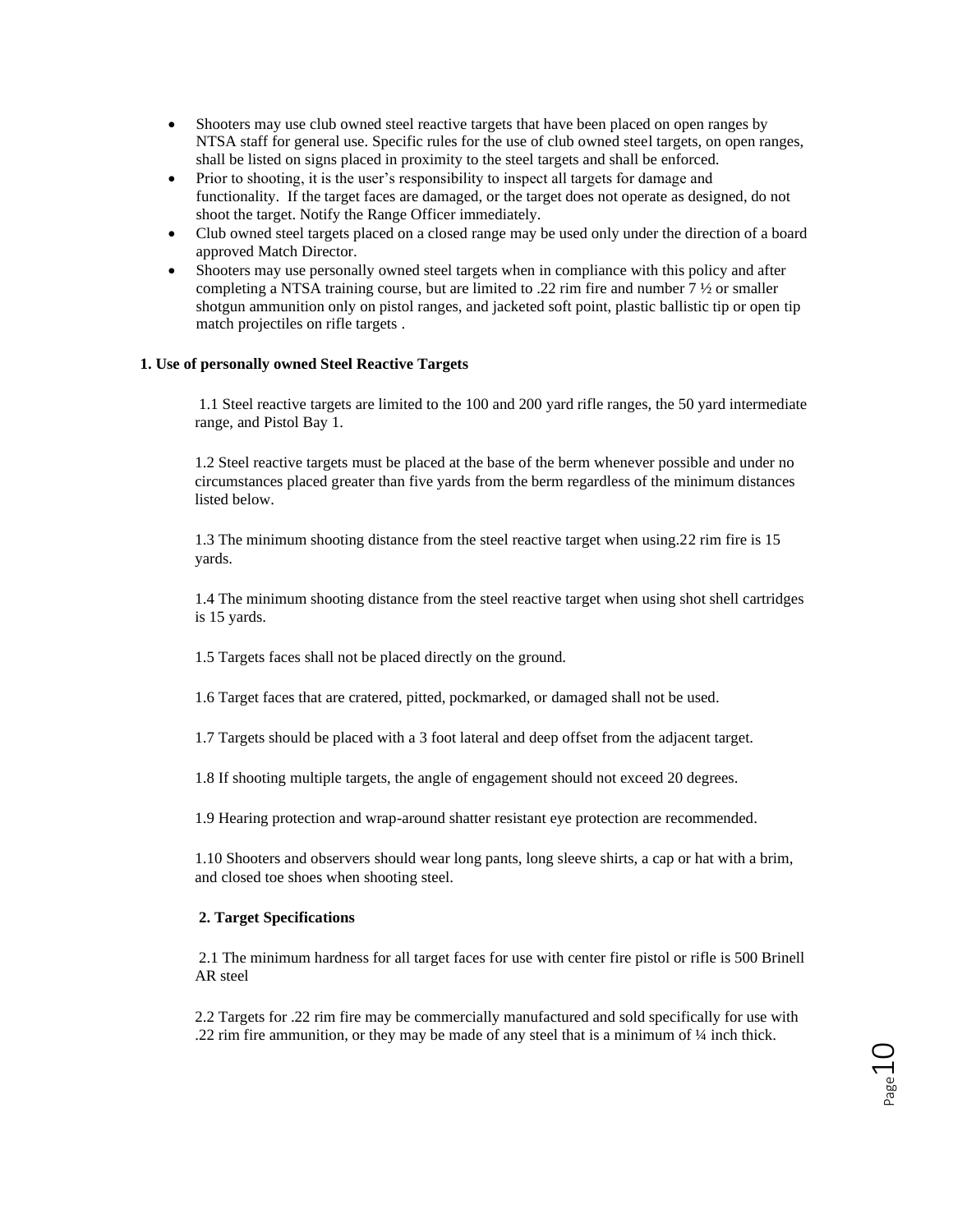#### **3. Ammunition**

3.1 Jacketed soft point or hollow point projectiles are required when shooting center fire rifle cartridges.

3.2 Rifle ammunition that exceeds 3,100 feet per second at 10 feet from the muzzle is prohibited.

3.3 Pistol ammunition that exceeds 1500 feet per second at 10 feet from the muzzle is prohibited.

3.4 Ammunition that travels below 750 feet per second at 10 feet from the muzzle is prohibited.

3.5 Number 7 ½ shot is the largest shot allowed. BB's, steel shot, or air gun pellets are prohibited.

3.6 Armor piecing, steel-tipped, steel-cased or steel-cored ammunition is prohibited.

3.7 Full metal jacketed center fire rifle ammunition is prohibited on steel targets.

3.8 Full metal jacketed center fire pistol ammunition is allowed on steel targets if it conforms to the velocity requirements. 750 FPS minimum, 1500 FPS maximum.

3.9 Frangible center fire rifle and pistol ammunition is allowed.

3.10 Cast or swaged lead bullets are allowed in center fire rifle and pistol.

3.11 The minimum shooting distance from the steel target when using center fire rifle cartridges is 100 yards.

3.12 The minimum shooting distance from the steel target when using center fire pistol cartridges is 15 yards.

3.13 The minimum shooting distance from the steel reactive target when using shotgun slugs is 50 yards.

#### **4. Responsibilities and Approvals**

4.1 Prior to shooting, it is the user's responsibility to inspect all targets for damage and functionality. If the target faces are damaged, or the target does not operate as designed, the target shall be resurfaced or replaced before it can be used.

4.2 Any steel target can be inspected at any time by the NTSA Range Manager for compliance and removed from use, if necessary.

4.3 The NTSA Range Manager will approve all steel targets to be used at the NTSA Range that meet the requirements listed in this policy. However, no steel targets will be used unless approved by the Range Manager.

4.4 Match Directors will request approval for all steel targets to be used during sanctioned competitions or other events. This can be done by allowing the Range Manager the opportunity to inspect the purchase documents and the targets prior to using them in a competition. This procedure will apply anytime a new target is purchased.